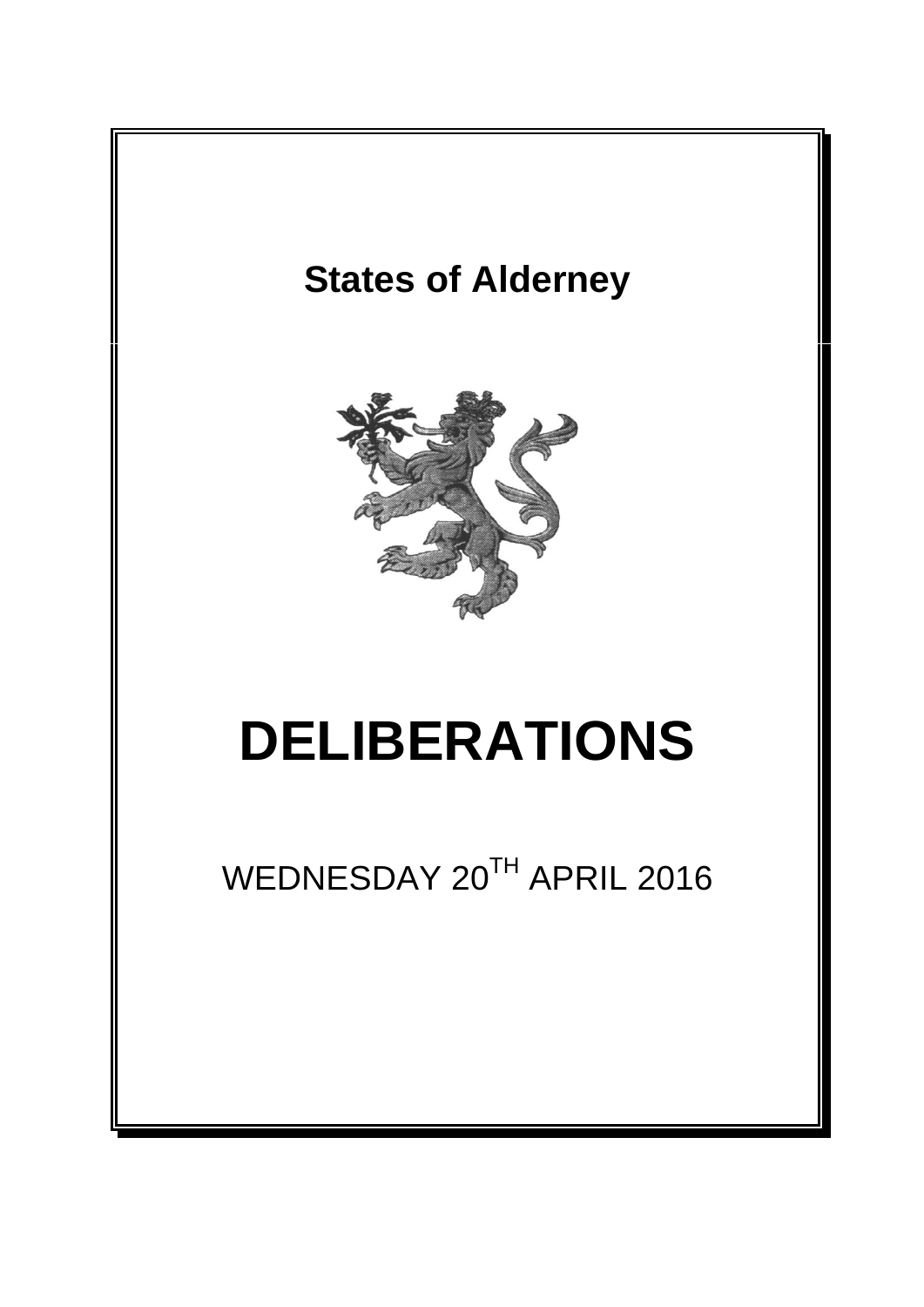## **STATES OF ALDERNEY**

## **DELIBERATIONS FOR THE MEETING**

# **ON WEDNESDAY 20 TH APRIL 2016 AT 17:30**

Present: Mr Stuart Trought, President Mr Ian Tugby Mr Matt Birmingham Mr Louis Jean Mr Neil Harvey Mr Francis Simonet Mr Robert McDowall Mr Chris Rowley Mr Steve Roberts Mrs Norma Paris Mr Graham McKinley

The Acting Lieutenant-Governor, Sir Richard Collas of the Bailiwick of Guernsey was in attendance.

After the opening of the meeting the President welcomed The Acting Lieutenant-Governor to the meeting.

### **Item l The Financial Services Commission (Bailiwick of Guernsey) (Amendment) Law, 2016**

**An Amendment to withdraw the item was received.**

**The States of Alderney then resolved to withdraw the item from the Billet and for it to be represented to the States when the States is provided with more clarity on the disposition of funds arising from increase in fines arising from discretionary penalties.**

*Amendment Proposed by Mr McDowall, seconded by Mr Jean Approved unanimously*

### **Item II The Succession to the Crown (Bailiwick of Guernsey) Law, 2016**

**The States of Alderney resolved to approve "The Succession to the Crown (Bailiwick of Guernsey) Law, 2016" and to request the President seek the Sanction of Her Most Excellent Majesty in Council for them to have the force of Law in the Island of Alderney.**

*Proposed by Mr Harvey, seconded by Mr Rowley Approved unanimously*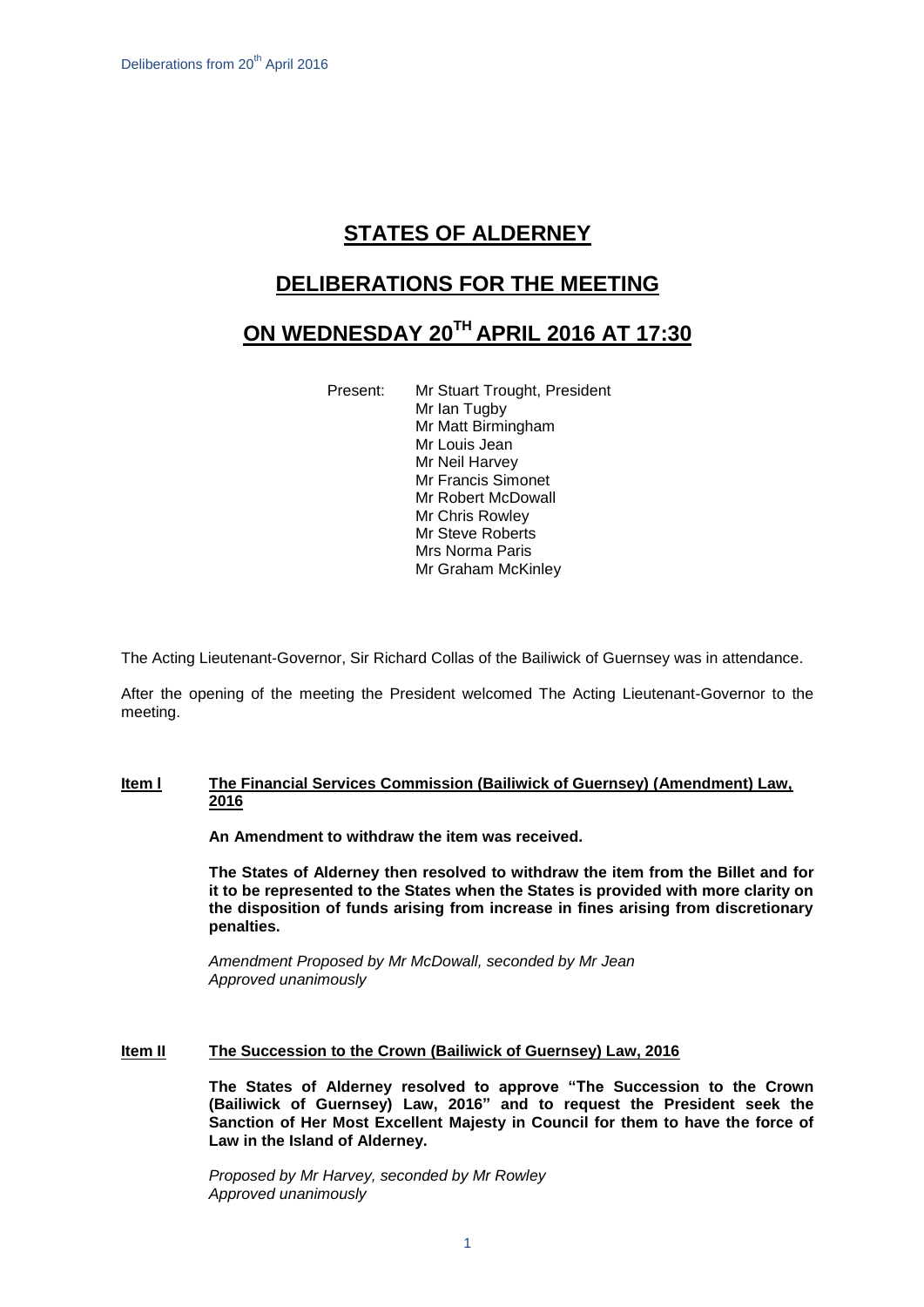#### **Item III Audited Accounts 2015**

**The States of Alderney resolved to approve:-**

- **(a) The States of Alderney 2015 Accounts, and**
- **(b) The States of Alderney Water Board 2015 Financial Statements**

*Proposed by Mr McDowall, seconded by Mr Simonet Approved unanimously*

#### **Item IV The Alderney Foundation**

**An Amendment to the item was received.**

**The item, as amended, was then voted on.**

**The States of Alderney resolved to approve the revised version of the Rules and Charter of the Alderney Foundation.**

*Amendment proposed by Mr Harvey, seconded by Mrs Paris Approved unanimously* 

*Item Proposed by Mr McDowall, seconded by Mr Simonet Approved unanimously*

#### **Item V Committee Membership**

**An Amendment to the item was received.**

**The item, as amended, was then voted on.**

**The States of Alderney resolved to approve the quorum of any committee or subcommittee of the States of Alderney to be that shown in the following table.**

| <b>Committee Membership</b> | Quorum |
|-----------------------------|--------|
| 5 or less                   |        |
| 6 or 7                      |        |
| 8 or 9                      |        |
|                             |        |

*Amendment proposed by Mr Birmingham, seconded by Mr Rowley Approved by a majority, all in favour expect Mr Jean, who voted against*

*Item Proposed by Mr McDowall, seconded by Mr McKinley Approved unanimously*

### **Item VI Housing Strategy**

**The Members debated and commented on the item without resolution.**

*Proposed by Mr Birmingham, seconded by Mr Simonet*